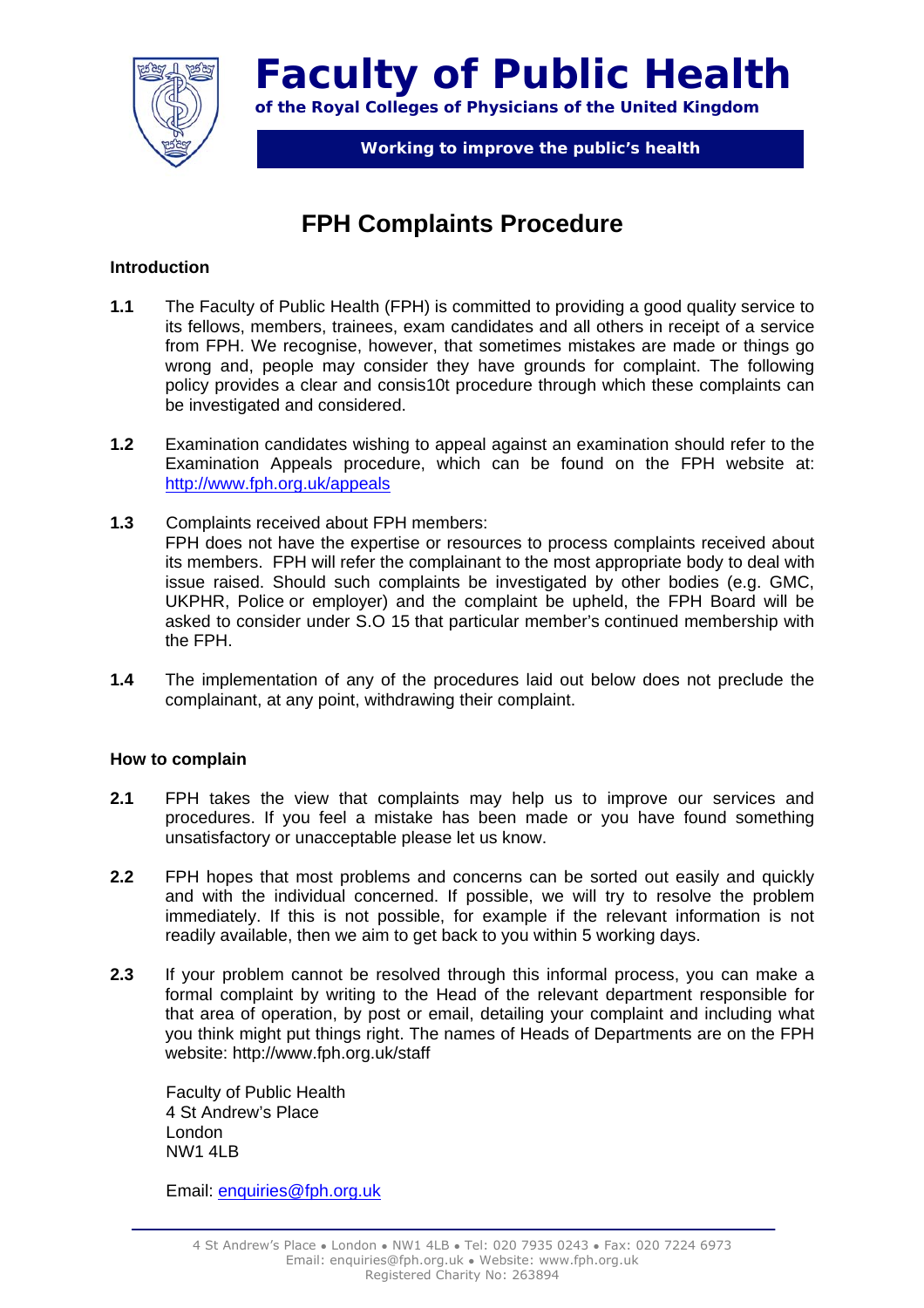**2.4** Complaints should be raised as quickly as possible, especially when a complaint relates to a specific event, to enable us to establish accurately what happened.

## **Next steps**

- **3.1** Once the Head of Department receives a written complaint, they will arrange for it to be fully scrutinised. A written acknowledgement will be sent within 5 working days informing the complainant of when they can expect a formal response. This will normally be within one calendar month. This may not always be possible, for example if it is necessary to seek further information, in which case the complainant will be informed.
- **3.2** The Head of the Department will normally be the person to scrutinise the complaint, though at times this may be undertaken by another member of the Senior Management Team or a Faculty Officer whose remit covers the particular area of operation. Complaints involving a Head of Department will be investigated by the Chief Executive.
- **3.3** In scrutinising a complaint, the Head of Department/Chief Executive will:
	- a) investigate what happened and what went wrong
	- b) evaluate the complaint in the context of Faculty procedures, regulations and standing orders
	- c) establish whether the complaint is well-founded
	- d) where applicable, identify what can be done to ensure the problem does not recur
- **3.4** Once you have received a response, if you are not satisfied you can take the matter further by referring it to the FPH Registrar, by post to the FPH address or email to registrar@fph.org.uk to arrive at FPH within 10 working days of the decision letter.
- **3.5** Complaints involving the Chief Executive, Faculty Officers or Board Members will be investigated by the Registrar in accordance with Section 4 of this policy.
- **3.6** Complaints involving the FPH Registrar will be investigated by the President or his/her nominated officer in accordance with Section 4 of this policy.

## **Referral to Registrar**

- **4.1** On receipt of a complaint the FPH Registrar (or President/President's nominated officer should the complaint involve the Registrar) will issue an acknowledgement within 5 working days informing the complainant of when they can expect a formal response. This will normally be within one calendar month. This may not always be possible, for example if it is necessary to seek further information, in which case the complainant will be informed.
- **4.2** After a provisional review of the complaint, the FPH Registrar/President/President's nominated Officer will either:
	- a) Elect to hear the complaint themselves;
	- b) Delegate for an independent review by a member of the FPH Board appointed as Investigating Officer, in accordance with Section 5 of this Policy
	- c) Refer the complaint to a Complaints Hearing Panel, in accordance with Section 6 of this policy.
- **4.3** In any case, if it is considered that there is no case to be heard, i.e. that the complaint is frivolous or unsubstantiated, the complainant will be notified of this and informed that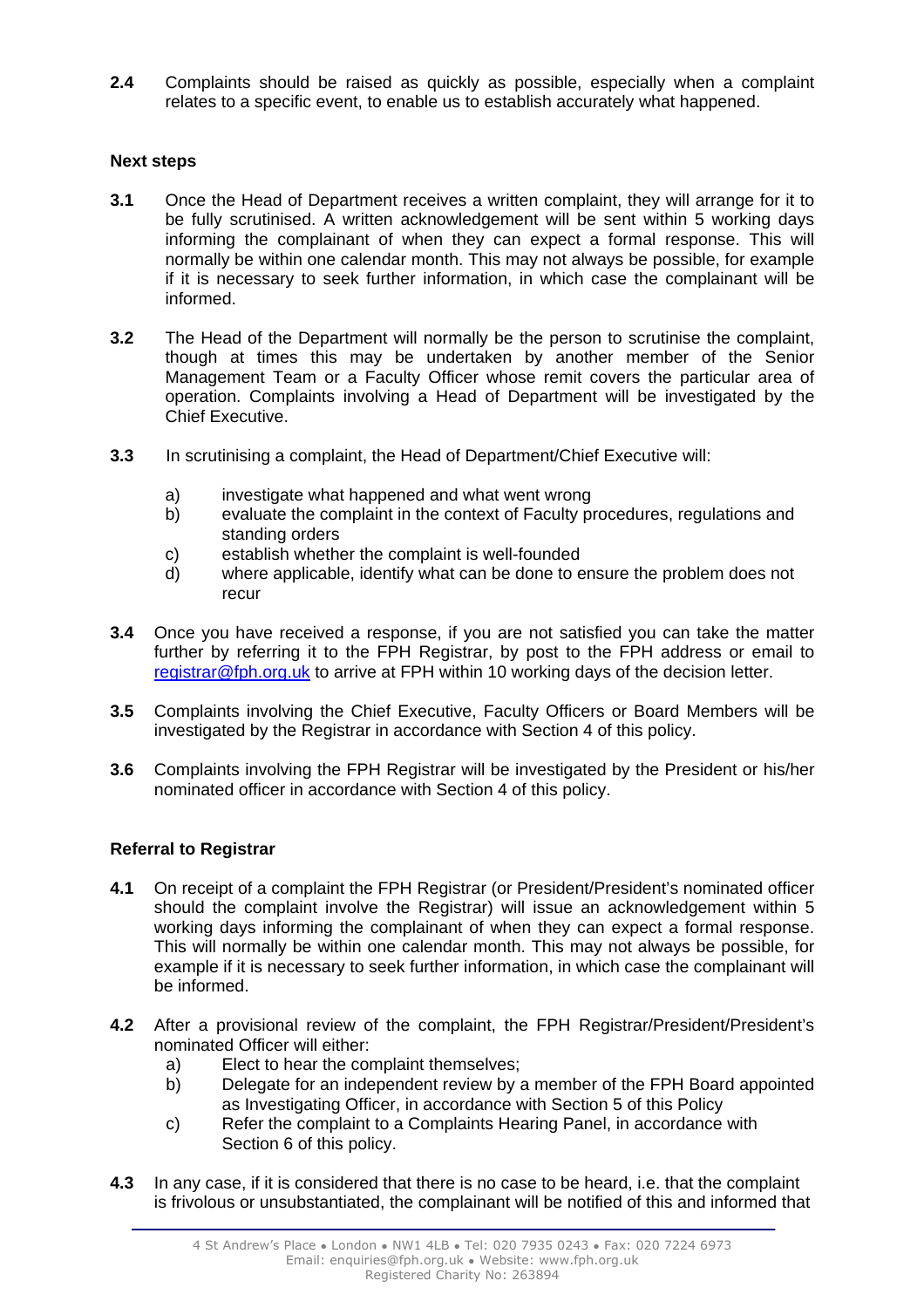the complaints procedure is at an end. If it is considered vexatious or malicious, or that the appellant has used false information, the appeal procedure will also be at an end but in this instance the complainant, if she/he is a FPH Member, may be liable for action under Standing Order 15.

**4.4** The decision of the FPH Registrar/President/President's nominated officer in all cases is final.

## **Review by Investigating Officer**

- **5.1** Investigating Officer (IO) appointed to scrutinise evidence. The IO will be appointed by the FPH Chief Executive from the FPH Board and will have had no prior involvement in the case or with the area/s of FPH business that is the focus for the complaint. Scrutiny will involve reviewing all the available documentation surrounding the case and undertaking relevant interviews should the IO consider it appropriate.
- **5.2** The complainant to be informed of the below process that will be followed, normally within one calendar month of the original complaint being received.
- **5.3** The complainant will be invited to submit any further relevant evidence for consideration directly to the IO within 14 days of communication of notification of the process.
- **5.4** The FPH Chief Executive will be responsible for ensuring that all evidence from FPH is submitted to the IO within 14 days of communication of notification of the process to the complainant.
- **5.5** IO will normally report within 2 calendar months of receiving the evidence from all parties, unless extra time is needed to undertake further investigations, in which case the complainant will be informed within 14 days of the due date for the report to the Registrar/President, which will be specified at the beginning of the process.
- **5.6** During the review period the IO may at any time request further evidence from either FPH or the complainant.
- **5.7** The IO will recommend to the FPH Registrar/President/President's nominated officer either:
	- a) That there is no case to be heard;
	- b) An immediate remedy to be offered to the complainant; or
	- c) That a Complaints Hearing Panel should be established.
- **5.8** The FPH Registrar/President/President's nominated officer will consider the recommendation of the IO and communicate his/her decision to the complainant within 14 days of receiving the IO's report.
- **5.9** The decision of the FPH Registrar/President/President's nominated officer will be final.

## **The Complaints Hearing Panel**

- **6.1** A Complaints Hearing Panel shall be convened at the discretion of the FPH Registrar/President/President's nominated officer, and established by the FPH Chief Executive.
- **6.2** The purpose of the Panel is to examine and discuss the facts of the case, and to recommend to the FPH Registrar/President/President's nominated officer determination on the balance of probabilities whether the complaint should be upheld, to the satisfaction of the majority of the Panel.
- **6.3** Where a complaint is upheld, it is to determine whether a remedy is appropriate.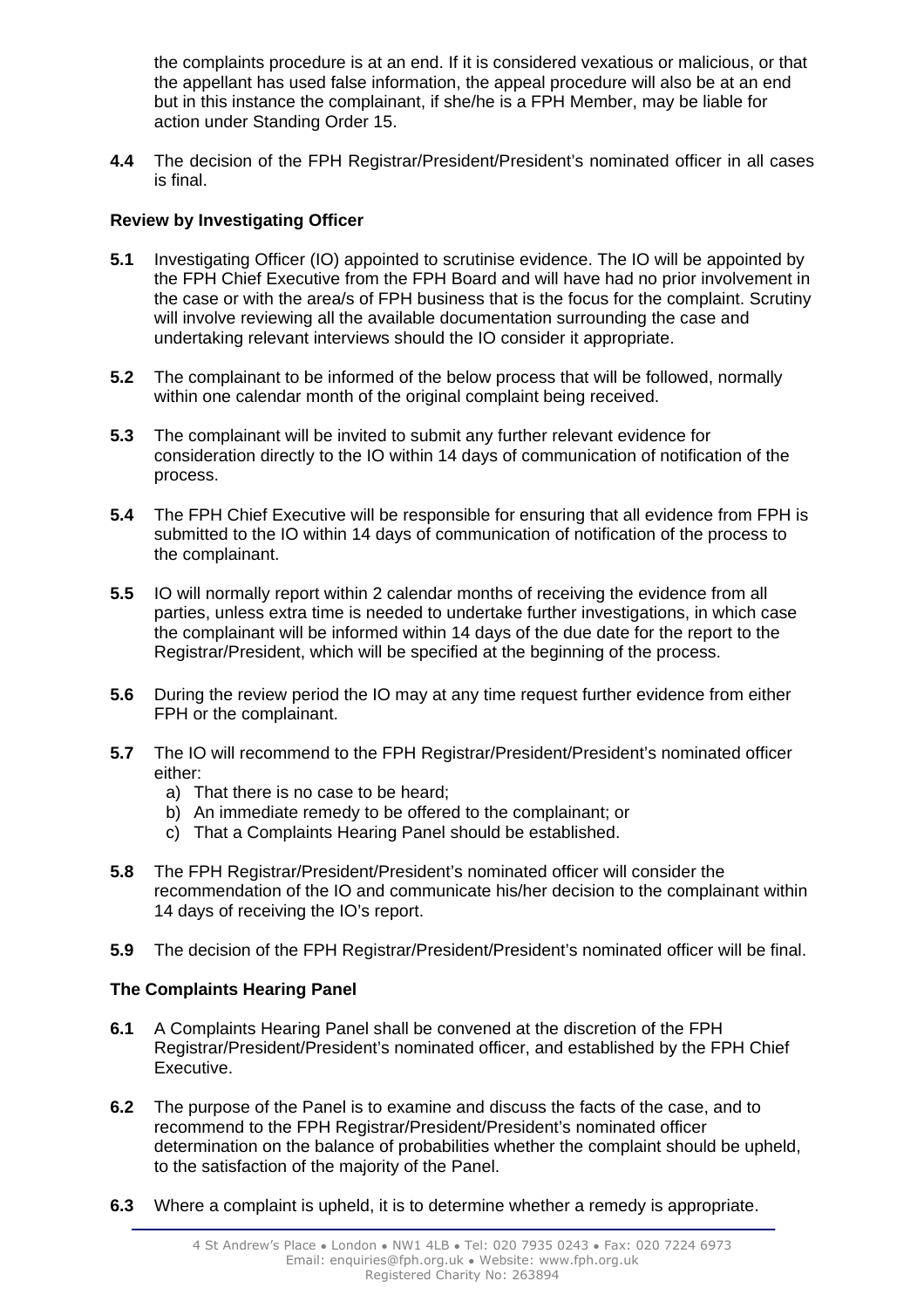- **6.4** The Hearing Panel will meet as soon as practicable, within a reasonable time after the date on which the complaint was received, and normally constituted with one member from each of the following categories, or their nominee:
	- **(a)** The FPH Registrar (who will act as Chair). In the case of complaints involving the Registrar this will be the President or the President's nominated officer.
	- **(b)** The Independent Lay Board member who conducted the investigation
	- **(c)** Any other Board member, who has had no prior involvement in the case or with the area/s of FPH business that is the focus for the complaint.
- **6.5** If the Complaints Hearing Panel has been convened by the FPH Registrar/President/President's nominated officer following a recommendation under paragraph 5.7, then the IO should act as a witness for FPH at the Hearing Panel, and their place on the Hearing Panel should be taken by an additional other Board member, who has had no prior involvement in the case or with the area/s of FPH business that is the focus for the complaint.
- **6.6** A Secretary to the Hearing Panel shall be appointed by the FPH Chief Executive. The Secretary's role shall be to record the proceedings and deliberations of the Panel, and he/she may not attempt to guide or influence the discussions or decisions of the Panel in any way but may advise on procedural matters.
- **6.7** The complainant shall have the right to be present at all proceedings of the Hearing Panel subject to the procedures detailed below in Section 7 of this policy, and to present written or oral evidence to the Panel.
- **6.8** Proceedings of the Panel shall not be invalidated or delayed by reason of the absence of the complainant, provided that the procedure detailed below has been observed. The complainant has the right to be accompanied at the Hearing by a Representative, who may be a union representative or FPH member. The Representative may advise and counsel the complainant, but may not make any statements to, or cross-examine, any other person at the meeting.
- **6.9** The FPH Chief Executive will arrange for a copy of each document, including the report of the IO, which shall be presented to the Hearing Panel to be sent to the complainant not less than 10 working days before the date set for the Hearing Panel. The complainant and FPH must ensure a list of witnesses they intend to call are received by the FPH Chief Executive at least 10 working days before the date set for the Hearing Panel. All documents will also be circulated in advance to members of the Hearing Panel so that they may familiarise themselves with the evidence before the date of the Hearing.
- **6.10** It is the responsibility of either party to ensure their witnesses are present on the day of the Hearing Panel. In exceptional circumstances the Hearing Panel may decide to accept a written witness statement but this will be secondary evidence due to the lack of opportunity to question.

## **Complaints Hearing Panel Procedure**

- **7.1** The Hearing Panel may, at its discretion, meet in private before the scheduled start of the Hearing for preliminary discussions. The Secretary shall be present and keep a record of proceedings.
- **7.2** At the start of the Hearing Panel all present shall introduce themselves. The Chair will outline the complaint as set out in the IO report.